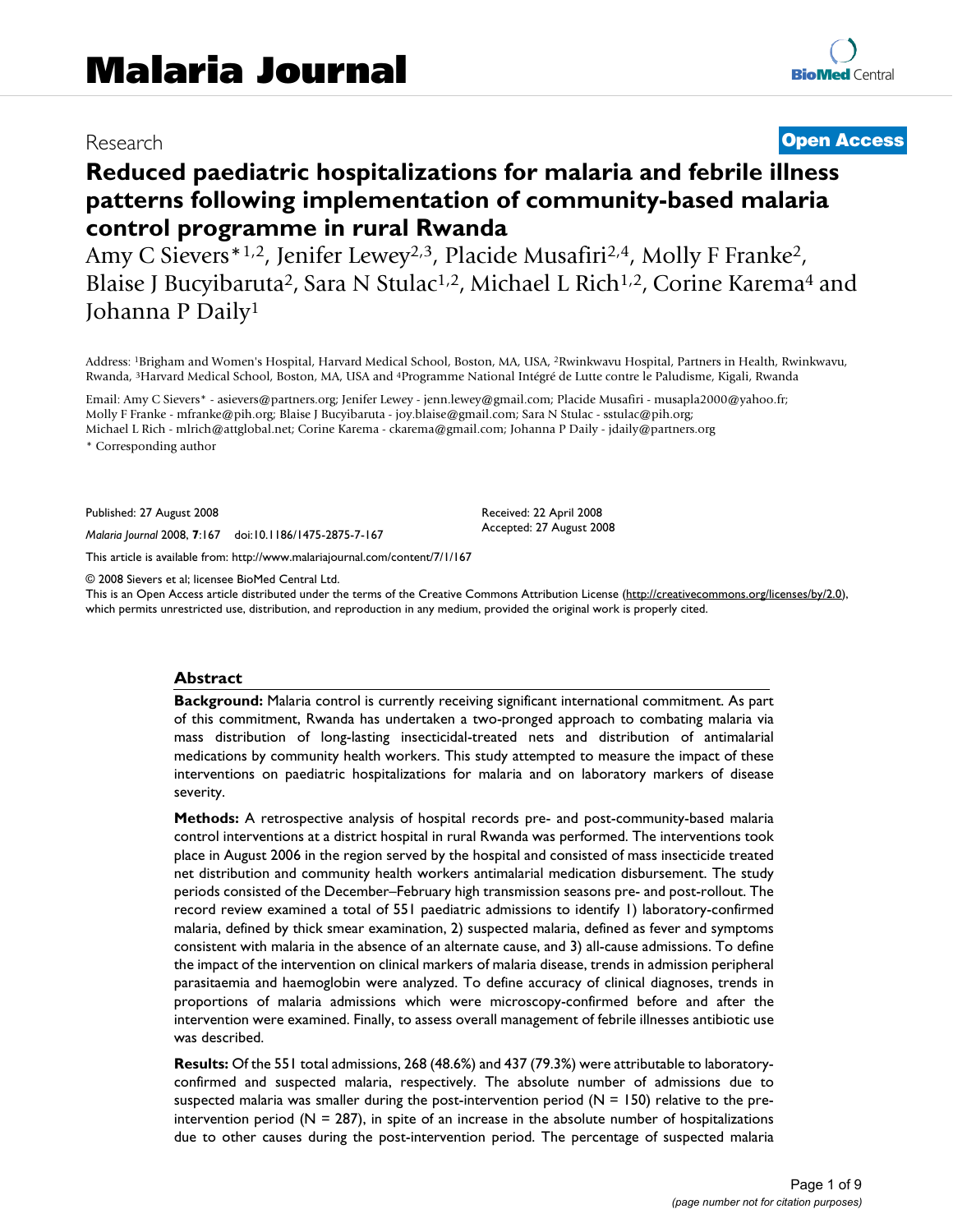admissions that were laboratory-confirmed was greater during the pre-intervention period (80.4%) relative to the post-intervention period (48.1%, prevalence ratio [PR]: 1.67; 95% CI: 1.39 – 2.02; chi-squared p-value < 0.0001). Among children admitted with laboratory-confirmed malaria, the risk of high parasitaemia was higher during the pre-intervention period relative to the postintervention period (age-adjusted PR: 1.62; 95% CI:  $1.11 - 2.38$ ; chi-squared p-value = 0.004), and the risk of severe anaemia was more than twofold greater during the pre-intervention period (ageadjusted PR: 2.47; 95% CI: 0.84 – 7.24; chi-squared p-value = 0.08). Antibiotic use was common, with 70.7% of all children with clinical malaria and 86.4% of children with slide-negative malaria receiving antibacterial therapy.

**Conclusion:** This study suggests that both admissions for malaria and laboratory markers of clinical disease among children may be rapidly reduced following community-based malaria control efforts. Additionally, this study highlights the problem of over-diagnosis and over-treatment of malaria in malaria-endemic regions, especially as malaria prevalence falls. More accurate diagnosis and management of febrile illnesses is critically needed both now and as fever aetiologies change with further reductions in malaria.

## **Background**

Combating malaria is currently the target of an impressive resurgence in international commitment, in particular in sub-Saharan Africa where the burden of disease is greatest [1,2]. International institutions such as the World Health Organization and the Global Fund to Fight AIDS, Tuberculosis and Malaria, national commitments such as The President's Malaria Initiative, and private organizations such as the Bill and Melinda Gates Foundation, have raised awareness and dedicated substantial financial and technical support to malaria control efforts. There have been encouraging early reports on the results of these efforts, which in turn have helped further the case for more investment in malaria control [3]. Indeed, the Gates Foundation's recent call for malaria eradication might have seemed unthinkable only a few years ago [4].

Investments are being made in all areas of malaria control: vaccine and drug development, vector control, infrastructure development, and improving service delivery and accessibility where it is most needed. Two approaches with potential for immediate results are 1) exposure reduction through long-lasting insecticide-treated bed nets (LLINs), indoor residual spraying, and larvicides, and 2) early treatment using community health workers. Multiple studies have demonstrated the efficacy of these community-level interventions in terms not only of reducing episodes of malaria but improving child survival as a whole [5,6]. For example, increasing LLIN coverage in Kenya from 6% to 67% correlated with a 44% reduction in overall child mortality [7]. Early treatment through Home-Based Management (HBM) of malaria is a key strategy supported by Roll Back Malaria (RBM) [8]. RBM's HBM programme is designed to decrease barriers to children receiving appropriate antimalarial therapy in a timely manner and relies on a workforce without formal medical training, such as community health workers and primary caregivers, to identify illness and provide care. Given the relatively recent implementation of the HBM strategy, limited outcomes data exist at present. However, early reports are encouraging in terms of both results and adherence [9-11]. Heavy use of chloroquine has affected early outcome reporting, and the broad transition across sub-Saharan Africa to artemisinin combination therapies (ACTs) for HBM programmes is anticipated to result in even greater successes [12].

Rwanda has undertaken an aggressive community-based prevention and early treatment strategy as part of its national malaria control programme with excellent preliminary results, including a 66% reduction in childhood deaths attributed to malaria [5]. The primary interventions are mass distribution of LLINs to pregnant women and children under five years of age and distribution of antimalarial medications by community health workers. Additionally, Rwanda adopted ACTs as first line treatment for uncomplicated malaria at health centres and hospitals as a slow rollout beginning in early 2006. This study attempts to measure the impact of LLIN and communitybased medication distribution on outcomes other than mortality by examining changes in hospitalization patterns for malaria and changes in markers of disease severity at a rural district hospital, before and after implementation of the control programme.

### **Methods**

#### *Study design and rationale*

To determine the effect of a community-based malaria prevention and early treatment programme, a retrospective analysis of paediatric hospital admissions records before and after the intervention was carried out. Study aims were to determine whether there was a reduction in the proportion of laboratory-confirmed clinical malaria admissions, among children who were admitted for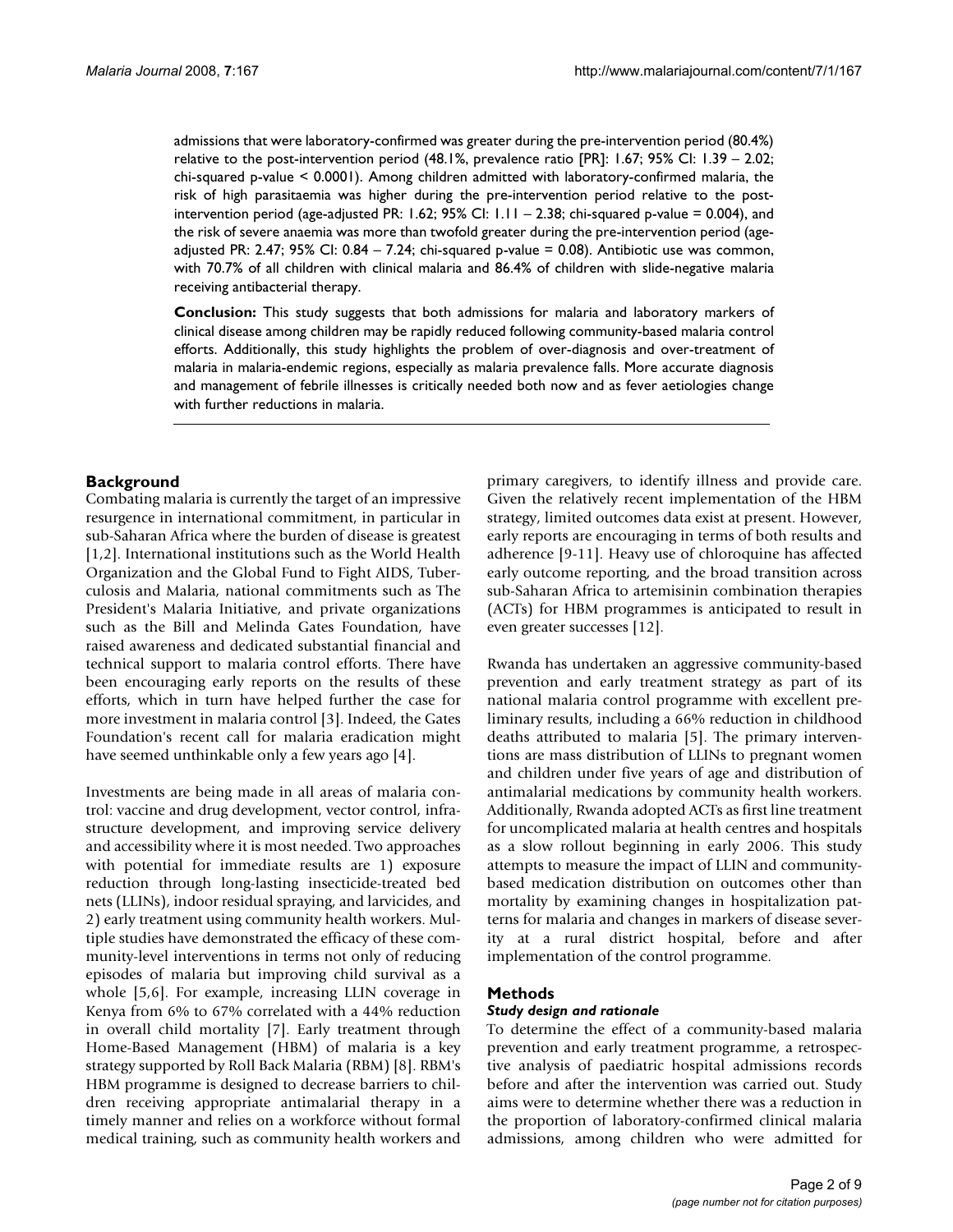malaria, whether there was an improvement in clinical markers of malaria disease, specifically haemoglobin and peripheral parasitaemia. This study was approved by the Rwandan National Ethical Committee as well as by the Institutional Review Board at Brigham and Women's Hospital, Harvard Medical School.

#### *Study centre and patients*

This study was conducted at Rwinkwavu Hospital, the district hospital for Southern Kayonza, a rural region in the Eastern Province of Rwanda. The hospital is jointly managed by the Ministry of Health, Partners in Health (PIH), and the Clinton Foundation. Rwinkwavu Hospital serves as the referral hospital for regions covered by seven affiliated health centres in Southern Kayonza. In addition, patients requiring blood transfusions were also referred to Rwinkwavu Hospital from a neighbouring district during the study periods. Southern Kayonza is located in a malaria-endemic zone with two high transmission seasons, December through February and April through June, and with sporadic cases arising throughout the year.

The study was carried out over two consecutive malaria high transmission seasons pre-intervention (December 2005 through February 2006) and post-intervention (December 2006 through February 2007). The eligible study population included all children admitted to the paediatric ward. Data for admitted children are entered into a discharge registry, which is maintained by nursing staff and includes basic demographic information, admission diagnosis, clinical course and management, discharge diagnosis, and clinical outcome. Children for whom there was no discharge diagnosis in the discharge registry were excluded from this study.

### *Description of intervention*

The Rwandan Ministry of Health, supported by PIH and the Clinton Foundation, embarked on an intensive community-based prevention and early treatment malaria control programme. The prevention component was based on mass distribution of LLINs. Beginning in March 2006, nets were distributed by Rwinkwavu Hospital and its affiliated health centres to pregnant women as part of routine antenatal care, to all hospitalized children, to all malnourished children, and to many patients with HIV. Additionally, the Ministry of Health, supported by the Global Fund to Fight AIDS, Tuberculosis and Malaria, organized mass distribution of LLINs to children of five years of age or less in September 2006 as part of an integrated measles vaccine campaign. A total of over 26,000 nets were distributed in southern Kayonza, an area with approximately 28,000 individual dwellings and a total population of 130,000. The majority of LLINs were distributed via the vaccination campaign. The early treatment component consisted of 300 community health workers (CHWs), who were trained to distribute antimalarials within each village to children of five years of age or less with fever and symptoms consistent with uncomplicated malaria. Additionally, CHWs were trained to identify and refer children with more severe disease, and poor po intake to their local health centres. Children who were considered more severely ill or required IV hydration by health centre clinical staff based on their clinical judgement were in turn transferred to Rwinkwavu Hospital. Finally, in December of 2006, we conducted a series of staff training programmes aimed at improving hospitalbased paediatrics care and malaria care in particular. This included more rigorous guidelines for laboratory monitoring, including checking admission haemoglobin for all children with suspected malaria.

Between rollout in September 2006 and study end in February 2007, 11,390 children were treated by CHWs within the communities served by the seven health centres affiliated with Rwinkwavu Hospital, and 1,408 (12%) were referred to a higher level of care. Initial training and drug supply was provided by the national malaria control programme (Programme National Intégré de Lutte contre le Paludisme, PNILP). Subsequent training, support and monitoring were provided by PIH staff and data were reported to PNILP. All therapeutic regimens were in accordance with Rwanda Ministry of Health guidelines. Drug supply was supported by the Global Fund to Combat AIDS, Tuberculosis and Malaria. The communitybased treatment regimen consisted of age-based blister packs of sulphadoxine-pyrimethamine + amodiaquine (SP+AQ). Hospitalized children received intravenous quinine until able to tolerate oral medications, at which point they were switched to oral quinine to complete a 7 day course of treatment. Health centres were using AL for uncomplicated malaria but this predated the onset of the study period.

#### *General study procedures*

Discharge registries were retrospectively reviewed to classify each child as either a malaria or non-malaria admission and obtain basic clinical and demographic data. Suspected malaria admission was defined as being given a discharge diagnosis of malaria in the registry. Suspected diagnosis of malaria was made in children presenting with fever and symptoms consistent with malaria in the absence of an alternative diagnosis. Symptoms and findings suggestive of an alternative diagnosis included productive cough, chest radiograph findings consistent with pneumonia or tuberculosis, meningeal signs with positive lumbar puncture, or bloody diarrhea with abdominal pain. Even if children had a positive malaria smear, they were not given a primary diagnosis of malaria if their clinical diagnosis was an alternative febrile illness. Laboratory-confirmed malaria was defined as suspected malaria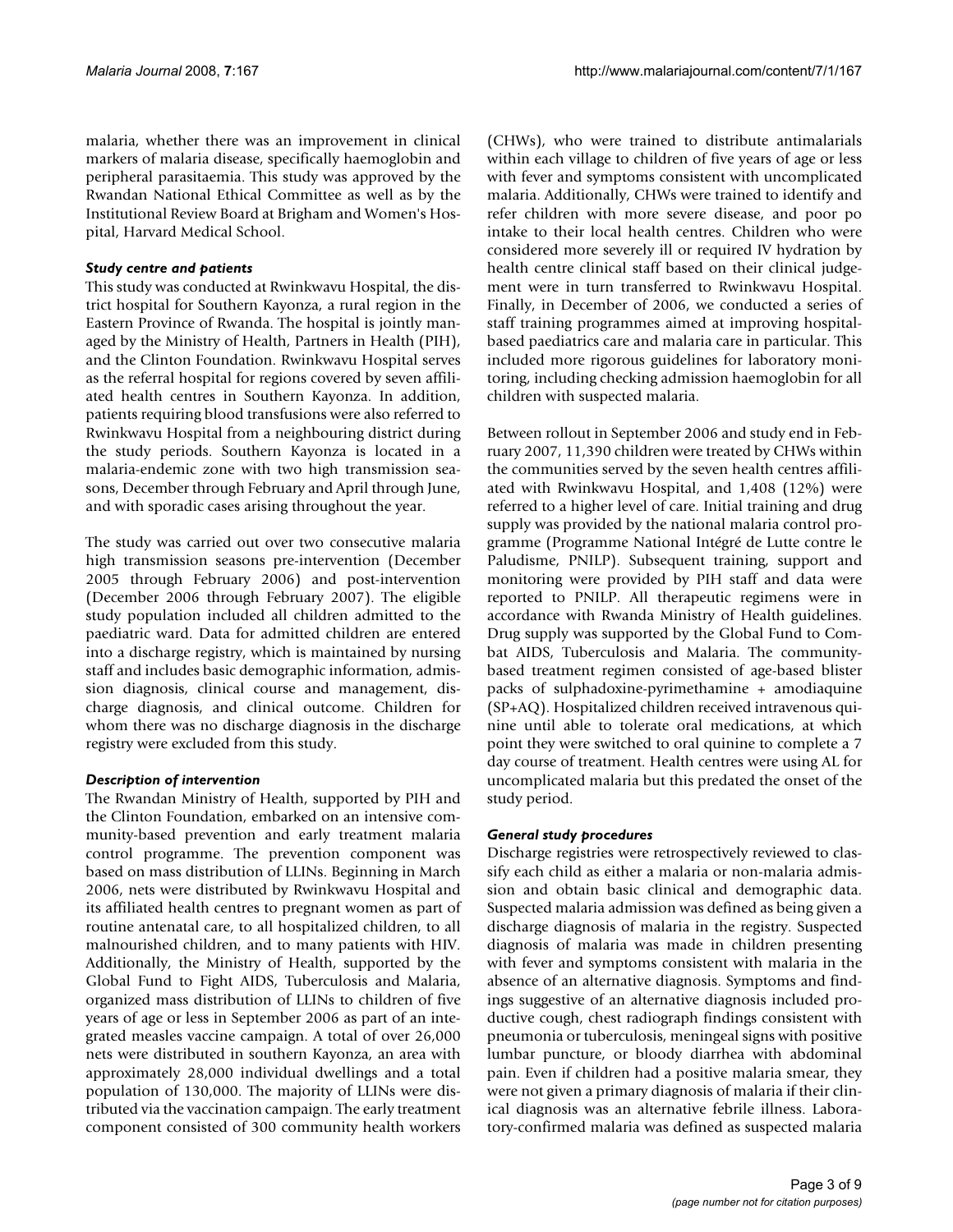plus microscopic slide analysis demonstrating peripheral parasitaemia. To assess severity of malaria disease, the degree of admission peripheral parasitaemia and haemoglobin were examined. Peripheral parasitaemia was determined by examination of thick smears and scored on a 1+ to 4+ scale. On this scale, 1+ is defined as 1–10 trophozoites per 100 high power fields (hpf), 2+ as 11–100 trophozoites per 100 hpf, 3+ as 1–19 trophozoites per single hpf and  $4+$  as >11 trophozoites per single hpf. Parasitaemia was defined solely by the number of parasites per field and was not standardized to white count. Haemoglobin was measured from a venipuncture using QBC Autoread Plus (QBC Diagnostics, Philipsburg PA). Severe anemia was defined using WHO criteria  $\leq$  5 g/dl [13]. Data related to antibiotic and antimalarial use were also recorded. In cases where information was missing from the discharge registry, individual patient charts and laboratory records were examined. To examine whether changes in overall hospitalization patterns could account for trends in malaria hospitalizations, all-cause admission diagnoses during the pre- and post-intervention study periods were examined. Finally, rainfall and temperature data were collected from the Ministry of Infrastructure to assess potential environmental factors that may have altered transmission intensity and thus impacted the results.

#### *Statistical analysis*

The primary outcome was the proportion of suspected malaria cases that were laboratory-confirmed, and this proportion was compared across the pre- and post-intervention periods. To examine whether there was an association between the intervention and markers of clinical disease, the proportions of children with laboratory-confirmed malaria who had a high peripheral parasitaemia  $(3+$  or 4+) or severe anemia (haemoglobin < 5 g/dl) during the pre- and post-intervention periods were compared. Age-adjusted prevalence ratios, using Mantel-Haenszel weights, were calculated to account for potential confounding by age. Local climate data were obtained and qualitatively examined to determine whether differences in temperature or rainfall during the study periods could have confounded the relationship between the intervention and malaria outcomes. Data were analysed using SAS *version* 9.12 (The SAS Institute, Cary, North Carolina).

### **Results**

A total of 554 paediatric admissions were recorded in the discharge registry during the two study periods. Three children did not have a discharge diagnosis and were excluded from the analysis. Of the remaining 551 admissions, 322 (58.4%) occurred during the pre-intervention period and 229 (41.6%) occurred during the post-intervention period. Table 1 and 2 report the absolute reduc-

#### **Table 1: Patient characteristics and admissions data**

| <b>PATIENT CHARACTERISTICS</b>            |            |           |            |         |
|-------------------------------------------|------------|-----------|------------|---------|
|                                           | Pre        | Post      | Total      | P value |
| Gender $(N = 539)$                        |            |           |            |         |
| F                                         | 161(50.9)  | 110(49.3) | 271(50.3)  | 0.71    |
| Age (years) $(N = 538)$                   |            |           |            |         |
| $\leq$                                    | 143(45.0)  | 79 (35.9) | 222(41.2)  |         |
| $1$ to 5                                  | 140(44.0)  | 90 (40.9) | 230 (42.8) | 0.0006  |
| >5                                        | 35 (11.0)  | 51(23.2)  | 86 (16.0)  |         |
| <b>ADMISSION DIAGNOSES</b>                |            |           |            |         |
| <b>Total Admissions</b>                   | 322        | 229       | 551        |         |
| <b>Total Suspected Malaria Admissions</b> | 287 (89.1) | 150(65.5) | 437 (79.3) |         |
| <b>Total Other-Cause Admissions</b>       | 35 (10.9)  | 79 (34.5) | 114(20.6)  |         |
| Gastrointestinal infections               | 18(51.4)   | 17(21.5)  | 35 (30.7)  |         |
| Trauma/burns/bites                        | 5(14.3)    | 15(19.0)  | 20 (17.5)  |         |
| Skin and soft tissue infections           | 2(5.7)     | 11(13.9)  | 13(11.4)   |         |
| Respiratory infections                    | (2.9)      | 11(13.9)  | 12(10.5)   |         |
| Other infections                          | 2(5.7)     | 9(11.4)   | 11(9.6)    |         |
| <b>CHF</b>                                | 0(0.0)     | 6(7.6)    | 6(5.3)     |         |
| Neoplastic disease                        | (2.9)      | 2(2.5)    | 3(2.6)     |         |
| Meningitis                                | 0(0.0)     | 3(3.9)    | 3(2.6)     |         |
| TB                                        | 1(2.9)     | 0(0.0)    | 1(0.9)     |         |
| HIV complications                         | (2.9)      | 0(0.0)    | 1(0.9)     |         |
| Other                                     | 4(11.4)    | 5(6.3)    | 9(7.9)     |         |

Pre- and post-intervention patient demographic and admissions data are listed. There were 13 children (4 pre- and 9 post-intervention) for whom age was not available. There were 12 children (6 pre- and 6 post-intervention) for whom gender was not available. Percents are recorded as proportion of the pre-intervention total, post-intervention total, or overall admissions total. CHF-congestive heart failure; TB-tuberculosis.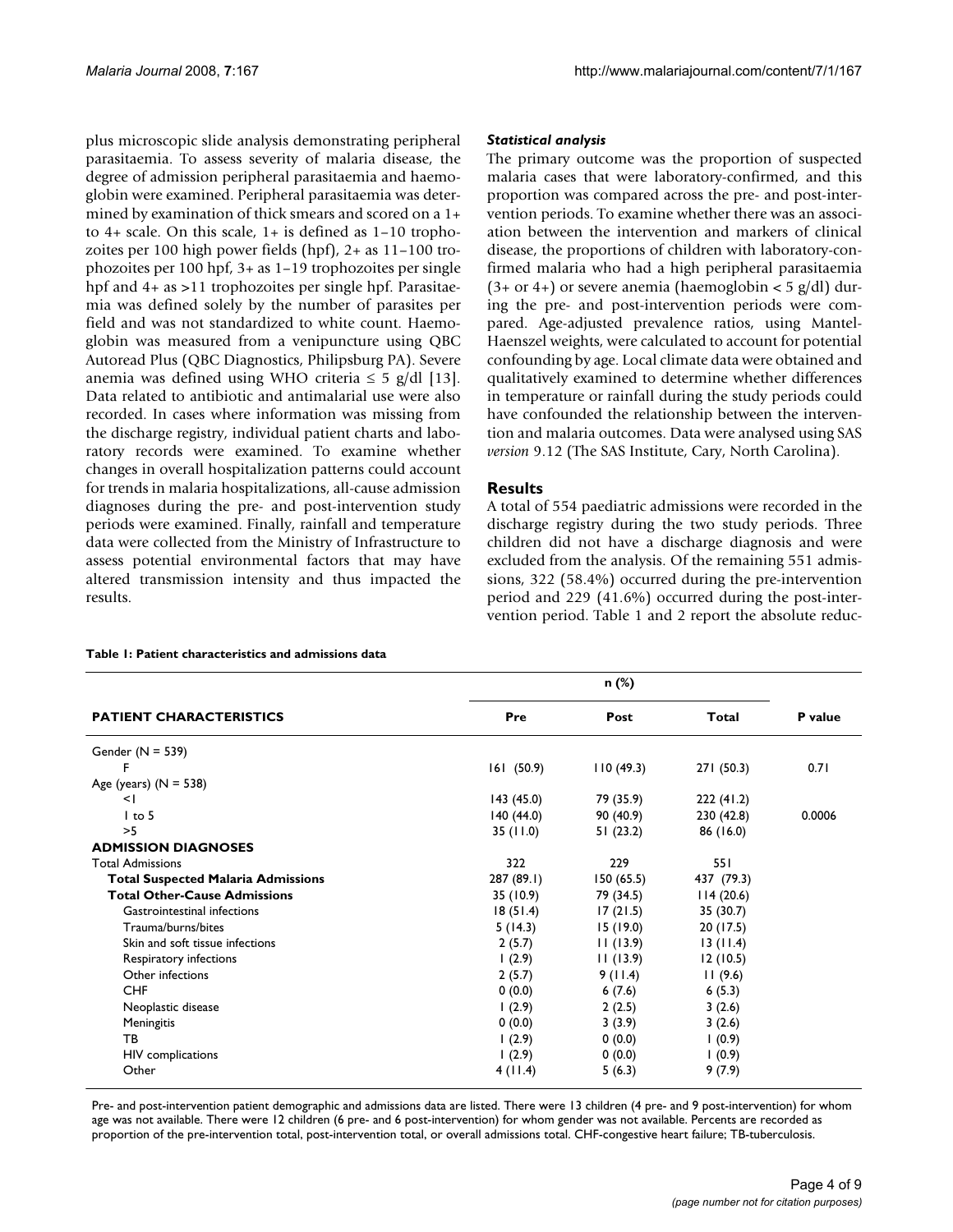|                                                          | $n$ (%)     |           |                      |                        |
|----------------------------------------------------------|-------------|-----------|----------------------|------------------------|
|                                                          | Pre         | Post      | <b>PR* [95% CI]</b>  | chi-squared<br>p-value |
| Slide-positive $(N = 386)$                               | 205 (80.4)  | 63(48.1)  | $1.67$ [1.39-2.02]   | < 0.0001               |
| Suspected malaria, no slide results available $(N = 51)$ | $32$ (11.1) | 19(12.7)  | $0.88$ [0.52-1.50]   | 0.64                   |
| High parasitaemia ( $N = 268$ )                          | 116(56.6)   | 22(34.9)  | $1.62**$ [1.11-2.38] | 0.004                  |
| Severe anemia, slide-positive admissions $(N = 161)$     | 21(18.9)    | 4(8.0)    | $2.47**$ [0.84-7.24] | 0.08                   |
| Severe anemia, all hospitalizations ( $N = 307$ )        | 23(15.3)    | 6(3.8)    | 3.85** [1.60-9.25]   | 0.001                  |
| No hemoglobin result $(N = 244)$                         | 172 (53.4)  | 72 (31.4) | 1.70 [1.37–2.11]     | < 0.0001               |

**Table 2: Laboratory markers of malaria disease severity**

Results for laboratory-definable markers of disease severity: admission haemoglobin and admission peripheral parasitaemia are shown. For parasitaemia, percents are recorded as proportion of pre-intervention, post-intervention, or total admissions for malaria for which a slide result was available. For low vs. high (3+-4+) parasitaemia, percents are recorded as proportion of total slide-positive malaria admissions. For missing data, percentages are recorded as proportion of total malaria admissions for which slide results were unavailable. Severe anemia is defined as  $\leq$  5 g/ dl. \* Prevalence ratio comparing the proportion in the pre-intervention period to the proportion in the post-intervention period. \*\* adjusted for age using three categories (<1 year; 1–5 years; > 5 years)

tions in both suspected and laboratory-confirmed malaria between the pre- and post- intervention periods. Baseline characteristics of the enrolled children are shown in Table 1. The gender distribution of admitted children was comparable across study periods; however, age distributions differed, with children in the post-intervention tending to fall in older age categories (chi-squared p-value = 0.0006) (Table 1).

Fifty-one of 437 (11.7%) children admitted with suspected malaria lacked smear results (Table 1), and the percentage of children missing a smear result was similar for the pre- and post-intervention periods (11.1% and 12.6%, respectively; chi-squared p-value: 0.64). Among the 386 children with suspected malaria for whom smear results were available (Table 1), the percentage of suspected malaria admissions that were laboratory-confirmed was significantly higher in the pre-intervention period (80.4%) than during the post-intervention period (48.1%, prevalence ratio [PR]: 1.67; 95% CI: 1.39 – 2.02; chi-squared p-value < 0.0001). Relative to the pre-intervention period, children diagnosed with laboratory-confirmed malaria in the post-intervention period more frequently demonstrated laboratory markers of milder illness (Table 2). Table 2 displays admission peripheral parasitaemia between the two study periods. The percentage of children with a laboratory-confirmed diagnosis who had a high parasitaemia decreased significantly from the pre-intervention (56.6%) to the post-intervention period (34.9%; age-adjusted PR: 1.62; 95% CI: 1.11 – 2.38; chisquared p-value = 0.004). The prevalence of severe anemia was also higher in the pre-intervention period among children with laboratory-confirmed malaria (age-adjusted PR: 2.47; 95% CI: 0.84 – 7.24; chi-squared p-value = 0.08) and among all children admitted to the paediatric ward (age-adjusted PR: 3.85; 95% CI: 1.60 – 9.25; chi-squared p-value = 0.001); however hospitalized children in the

pre-intervention period were significantly more likely to lack a haemoglobin test result than children in the postintervention period (53.4% vs. 31.4%, respectively; chisquared  $p < 0.0001$ ).

There were no deaths attributed to malaria in the preintervention period. There were two children whose deaths were attributed to malaria in post-intervention period, both of whom had negative thick smears. Across the years, 309 of the 437 children with suspected malaria (70.7%) were treated with antibiotics as well as antimalarials. Among 118 children with suspected malaria but negative thick smears, 102 (86.4%) were treated with antibiotics. Climate data obtained from the national weather station in Kayonza, including rainfall and temperature recordings, are reported in Table 3. Data for February 2007 were not available, so this report is restricted to the months of December and January pre- and postintervention.

### **Discussion**

This analysis demonstrates a significant reduction in hospitalizations of children with malaria and in those children who were hospitalized with malaria, a decrease in parasite burden and anemia following rollout of community-based prevention and early treatment programmes. Although this study addresses only the short-term results of new malaria control measures, it is encouraging to observe such a measurable impact after a brief period of intervention.

Malaria intervention programs are undertaken in areas with unique disease patterns and utilization strategies, thus individual outcome studies are needed. Our goal therefore was to analyze routinely collected hospitalization records to assess malaria control interventions as this approach can be used widely and does not require addi-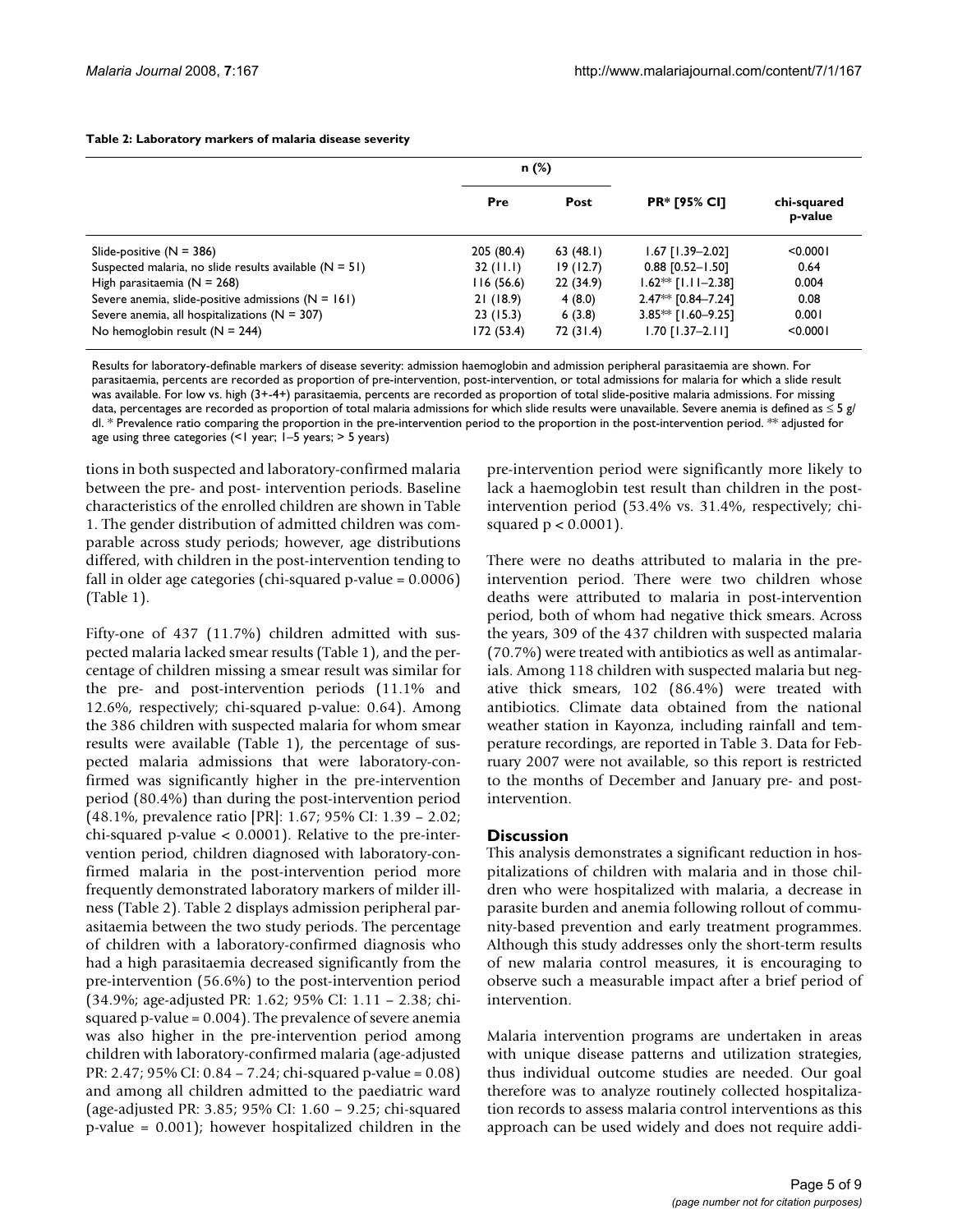|                                     | December 2005-January 2006 | December 2006-January 2007 |
|-------------------------------------|----------------------------|----------------------------|
| Average daily high temperature (°C) | 24.29                      | 25.22                      |
| Average daily low temperature (°C)  | 7.04                       | 3.99                       |
| Average daily temperature (°C)      | 15.67                      | 14.6                       |
| Cumulative rainfall (cm)            | 135                        | 127                        |
| Average daily humidity (%)          | 68.79                      | 74.9                       |

#### **Table 3: Climate data**

Temperature, humidity, and rainfall data for December and January of the pre-intervention and post-intervention periods are shown. Data were obtained from the national weather station in Kayonza, the weather station closest to Rwinkwavu. Results were not available for February 2007 so these data are limited to December and January in the pre- and post-intervention periods.

tional resources. Retrospective, non population based analysis is an imperfect method to assess malaria control programmes in a community. There is no control group, those that present to the hospital may not completely represent disease prevalence at the community level and unforeseen factors can have impacted the outcomes, however hospitalization records can reflect major causes of mortality in a region [14]. The study hospital served the region that received bednet distribution and CHW treatment of malaria. Future CHW assessment of malaria in the villages, using RDTs with hospitalization data could provide stronger analytic capacity and result in cost effective treatment [15]. The study definitions of malaria disease severity were based solely on laboratory indicators. This provides objective data, however the prevalence of other important clinical manifestations of disease severity such as coma, respiratory distress or other accepted severe malaria syndromes were not captured [13]. Through training and improvement of the medical record template, these syndromes can be more routinely assessed. Parasitaemia was utilized as an indicator of more serious clinical disease. In areas of low transmission it can predict more severe outcomes, whereas in other regions it is not associated with more severe disease [13]. More careful assessment of all clinical manifestations of malaria and parasite burden would need to be studied to determine if this is a valid marker of severe disease in this region.

More comprehensive evaluation of long-term impact will require continued monitoring. One consequence of the control of malaria is that laboratory-confirmed disease comprised a much smaller percentage of malaria-like clinical disease in the post-intervention period, leaving a higher percentage of children with an often unclear diagnosis. This suggests that enhanced control of malaria may lead to a decrease in the positive predictive value of clinical symptoms for the diagnosis of malaria and a need for clinical caregivers to reassess empiric management of febrile illnesses in formerly malaria highly endemic zones when the prevalence of malaria declines. Other studies also suggest rapid declines in malaria after implementation of prevention and early treatment strategies, and indeed data specifically referring to declines in malaria

admissions are beginning to be reported [16]. However, not all studies have shown that home based management is effective, highlighting the need for site specific outcome studies [11]. This study is unique in examining rural hospitalization patterns as well as laboratory markers for clinical disease and for reporting other types of admissions as malaria cases decline.

An important issue raised in this study is how to manage febrile illnesses when the prevalence of malaria declines and febrile illnesses are less likely to be due to malaria. This study found that with high malaria prevalence in the period prior to the intervention, clinicians were much more likely to be correct in attributing febrile illnesses to malaria than they were in the period following the intervention (80% vs. 48%), when laboratory-confirmed cases of malaria were less common. In much of sub-Saharan Africa's malaria-endemic regions, febrile illnesses are assumed to be malaria and are often treated only with antimalarial medications [17,18]. This can have devastating results for patients with other aetiologies of fever, in particular severe bacterial infections [19,20]. Indeed, in one large study in Tanzania diagnosis of malaria with negative laboratory examinations correlated with increased mortality unless antibacterial therapy was administered as well [21]. This suggests a significant problem with undiagnosed causes of fever and will require better diagnostic capabilities and data as well as fundamental alteration of approaches to treatment of febrile illnesses. Attempts to develop clinical algorithms for diagnosing malaria have had mixed results, and accuracy is dependent on local prevalence, which will in turn be altered by successful malaria control efforts [22,23]. The increased role of diagnostics, either slide microscopy or rapid diagnostic tests (RDTs) will need to be further explored as the epidemiology of febrile illnesses changes [24,25]. Over-treatment of malaria, as demonstrated in this study by the large number of children with negative slides who were given antimalarials, can become more problematic as prevalence drops. Over-treatment can lead to parasite drug resistance, inappropriate use of antimalarial medications, and inaccurate diagnosis and management of other febrile illnesses. Additionally, as malaria incidence declines chil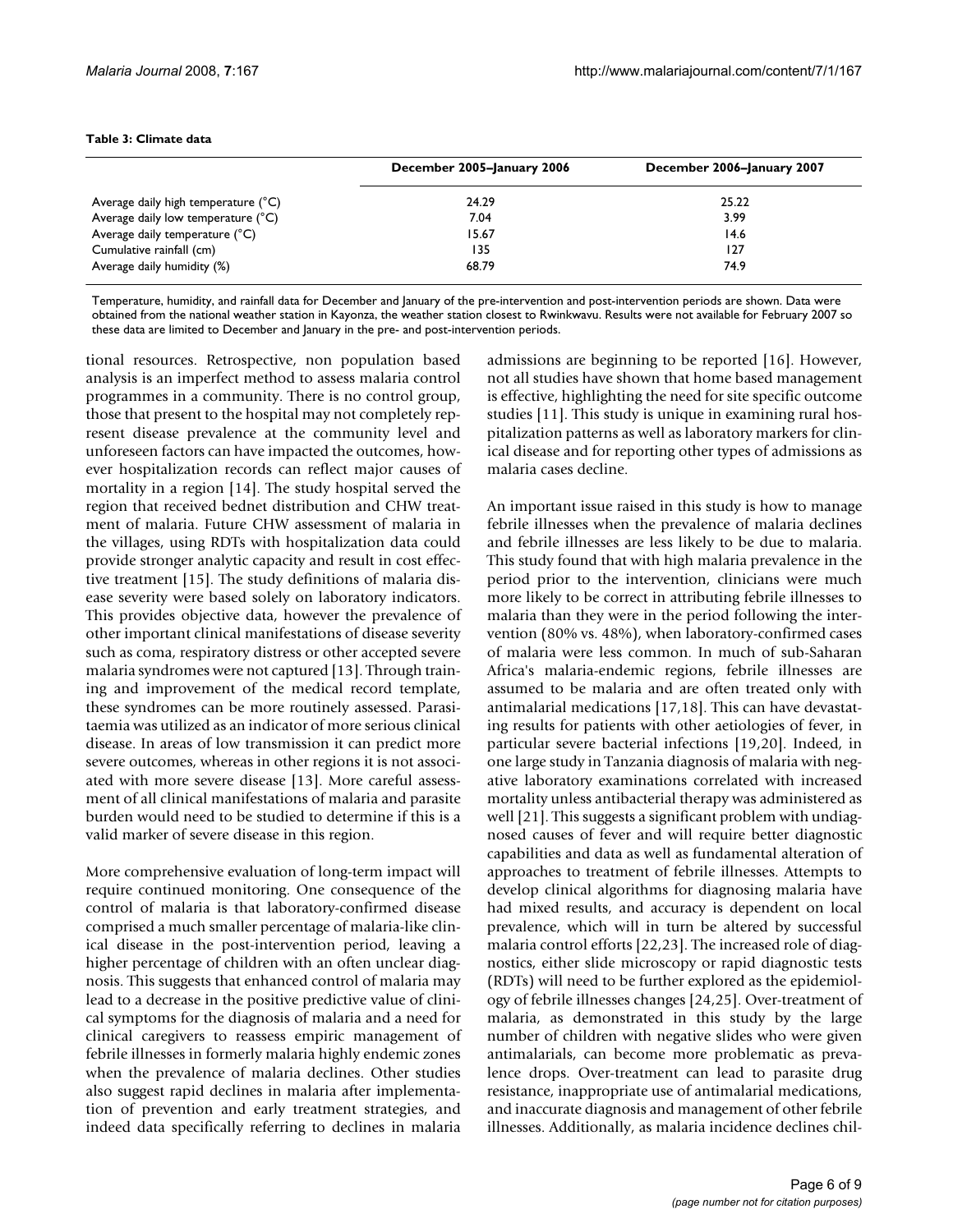dren may become more severely ill if immunity is decreased from less frequent parasite exposure [26,27]. With further successes in malaria control, the issue of accurate diagnosis and treatment will become increasingly more critical in providing optimal care for patients with fever in resource-limited settings.

There are several possible limitations to this study, foremost of which is missing data as a result of the retrospective nature of the data collection. This study was based on existing records and reporting standards, and not specialized study protocols. It is unlikely that missing malaria thick smear data account for the observed decrease in laboratory-confirmed malaria during the intervention period given the relatively equal distribution of missing smear data between years. Furthermore, there were no identified systemic changes in data gathering or reporting between the intervention periods that would account for this association.

Haemoglobin levels, an indicator of disease severity, were higher in the post-intervention period. The trend towards higher haemoglobin levels for all children, and not solely those with laboratory-confirmed disease, is relevant in that lower haemoglobin is often a marker of repeat malaria infections in the community [28]. It is possible however, that the results of the haemoglobin analysis are biased by the significantly increased proportion of children receiving haemoglobin tests in post-intervention period. This increase in haemoglobin testing was likely due to ongoing intensive staff training on malaria protocols, including strict monitoring haemoglobin. If children who received haemoglobin tests tended to be sicker than children who were not tested in the pre-intervention period, this could potentially explain the observed increase in haemoglobin over time.

Confounding by other variables, such as changing hospital utilization patterns or rainfall, are unlikely to account for the observed decrease in laboratory-confirmed malaria. These reductions occurred during a period where admissions and service uptake for all other causes increased, and the number of paediatric non-confirmed malaria-like illness held constant. Similarly, the existence of a coincident decrease in infectious mosquitoes due to differences in weather conditions and rainfall is not substantiated by differences in rainfall or temperature between study seasons [29]. Children were significantly older in the post-intervention period, but this is likely due to the decreased incidence of malaria admissions, which are overwhelmingly predominant in younger children. Gender, however, was equally distributed between the study periods.

Many areas of future study are raised by this study, falling primarily in the two main categories of malaria control and management of febrile illnesses in resource-poor settings, especially as malaria prevalence falls. One of the primary needs in the first category is to undertake further analyses to assist with the continued refinement of malaria control programmes. The CHW model has been very successful and enhancement of their capabilities, such as the employment of rapid diagnostics for malaria and monitoring of disease at the local level, will be important. Additionally, it is not possible from this study to determine the relative contributions of mass LLIN distribution, early community-based treatment and in the future the effect of ACT. Better defining which interventions are most effective is also important for programme design, and studies are currently underway addressing optimal methods of prevention. Evaluation of the effect of extension of LLIN coverage to populations not considered at high risk for severe malaria may also further impact malaria prevalence. Indeed, there are data to suggest that increasing LLIN coverage to the entire community leads to even greater reductions in malaria in traditional target populations such as pregnant women and young children [30]. Continued and more sophisticated measures of outcomes on disease both at the local and hospital level will be important in measuring effective interventions and responding to changes in health needs over seasons and years [31]. Cost-effectiveness analyses may additionally be undertaken to assess the savings in both direct costs from hospitalization and lost productivity and indirect costs such as decreased school achievement and impaired cognitive development.

### **Conclusion**

The data for this study suggest that following intensive community-based prevention and early treatment programmes, there was a significant decline in admissions for malaria and improvement of laboratory markers of malaria disease at a time when admissions for all other causes increased. There was also an increase in the proportion of febrile illnesses diagnosed and treated as malaria despite negative laboratory studies, thus suggesting a need for clinicians to reassess management of febrile illnesses as malaria prevalence falls. This model additionally demonstrates the importance of government-sponsored programmes enjoying support by non-governmental organizations (NGOs) in effecting large-scale change in resource-limited settings. Continued monitoring over time and measurements of vector capacity and other variables that may impact disease prevalence, as noted above, will be necessary. However these data suggest that intensive community-based prevention and early treatment programmes can rapidly result in a reduction of severe paediatric malaria in rural Africa, and that government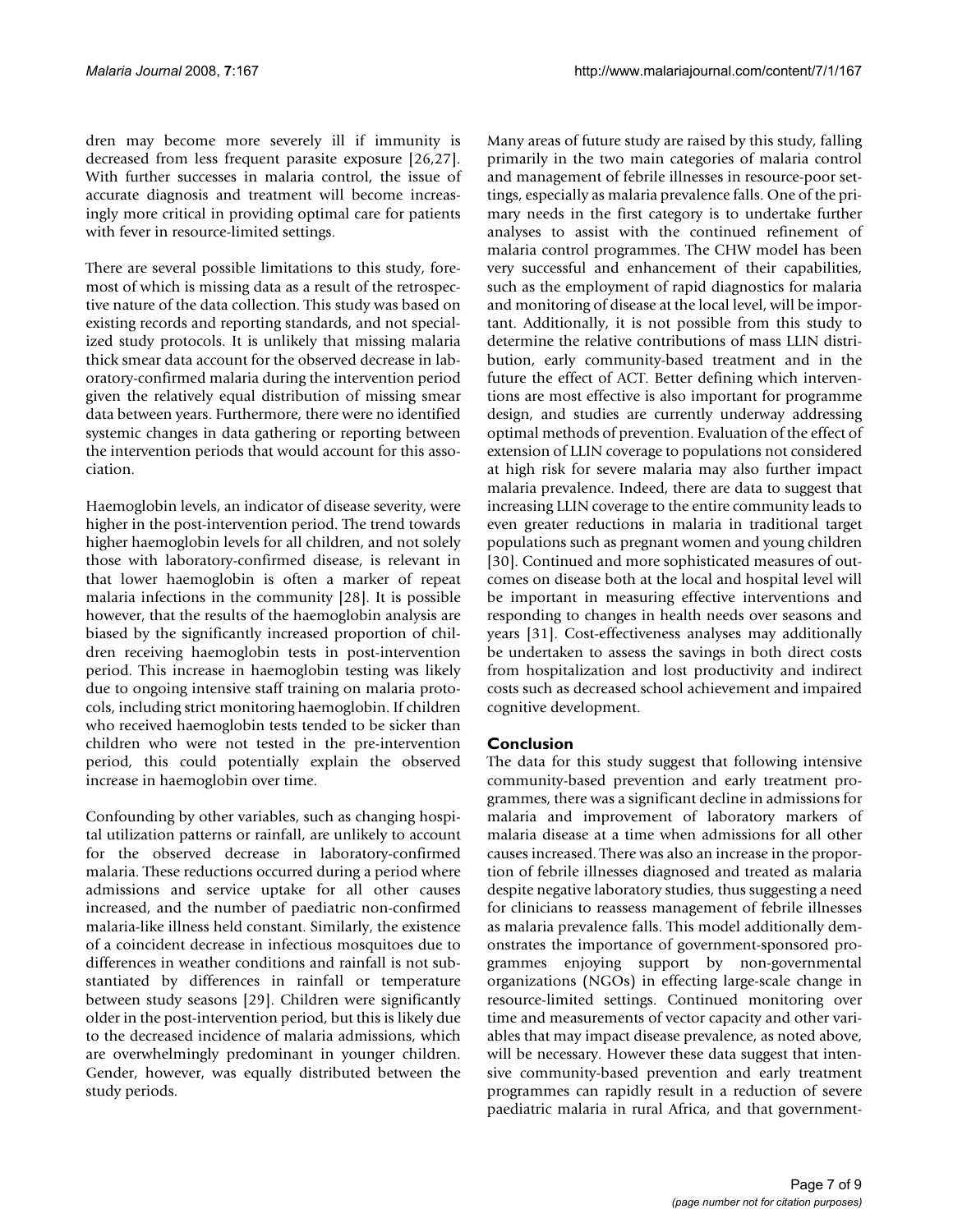NGO collaborations are an effective mechanism for implementing such programmes.

#### **Competing interests**

The authors declare that they have no competing interests.

#### **Authors' contributions**

AS worked on the malaria programme at Rwinkwavu, extracted and analysed data, and drafted the manuscript. JL was co-director of the Rwinkwavu malaria programme. PM was director of the home-based management programme at PIH. MF reviewed and edited the manuscript, provided the statistical analysis, and assisted in study design. BB assisted in data extraction and performed the mortality analysis. SS directed the paediatric programme and provided support for this study. MR directed Partners in Health Rwanda and provided support for the malaria programme and this study. CK is the head of PNILP, the national malaria control programme for Rwanda, and lead the LLIN and home-based management efforts. JD reviewed the manuscript extensively, provided guidance in study design, implementation, and statistical analysis, and helped draft the manuscript. All authors reviewed and approved the final version of the manuscript. All authors report no conflict of interest in this study.

#### **Acknowledgements**

We would like to thank Christine Mushashi for assisting with data extraction, the Ministry of Infrastructure for providing weather data, the Clinton Foundation and the Global Fund to Fight AIDS, TB and Malaria for providing funding, and most of all our community health workers, without whose devotion, skill, and hard work none of this would be possible. J.P.D. is supported by NIAID.

#### **References**

- 1. **African Summit on Roll Back Malaria: Summary Report.** Abuja: World Health Organization; 2000.
- 2. Rugemalila JB, Ogundahunsi OA, Stedman TT, Kilama WL: **[Multilat](http://www.ncbi.nlm.nih.gov/entrez/query.fcgi?cmd=Retrieve&db=PubMed&dopt=Abstract&list_uids=18165506)[eral initiative on malaria: justification, evolution, achieve](http://www.ncbi.nlm.nih.gov/entrez/query.fcgi?cmd=Retrieve&db=PubMed&dopt=Abstract&list_uids=18165506)[ments, challenges, opportunities, and future plans.](http://www.ncbi.nlm.nih.gov/entrez/query.fcgi?cmd=Retrieve&db=PubMed&dopt=Abstract&list_uids=18165506)** *Am J Trop Med Hyg* 2007, **77:**296-302.
- 3. **Malaria and Children, Progress in Intervention Coverage.** United Nation's Children's Fund; 2007.
- 4. **Bill and Melinda Gates Call for New Global Commitment to Chart a Course for Malaria Eradication** [[http://www.gatesfoun](http://www.gatesfoundation.org/GlobalHealth/Pri_Diseases/Malaria/Announcements/Announce-071007.htm) [dation.org/GlobalHealth/Pri\\_Diseases/Malaria/Announcements/](http://www.gatesfoundation.org/GlobalHealth/Pri_Diseases/Malaria/Announcements/Announce-071007.htm) [Announce-071007.htm](http://www.gatesfoundation.org/GlobalHealth/Pri_Diseases/Malaria/Announcements/Announce-071007.htm)]
- 5. **Impact of long-lasting insecticidal-treated nets (LLINs) and artemisinin-based combination therapies (ACTs) measured using surveillance data, in four African countries.** World Health Organization GMP, Surveillance, Monitoring, and Evaluation Unit; 2008.
- 6. Rowe AK, Steketee RW: **[Predictions of the impact of malaria](http://www.ncbi.nlm.nih.gov/entrez/query.fcgi?cmd=Retrieve&db=PubMed&dopt=Abstract&list_uids=18165474) [control efforts on all-cause child mortality in sub-Saharan](http://www.ncbi.nlm.nih.gov/entrez/query.fcgi?cmd=Retrieve&db=PubMed&dopt=Abstract&list_uids=18165474) [Africa.](http://www.ncbi.nlm.nih.gov/entrez/query.fcgi?cmd=Retrieve&db=PubMed&dopt=Abstract&list_uids=18165474)** *Am J Trop Med Hyg* 2007, **77:**48-55.
- 7. Fegan GW, Noor AM, Akhwale WS, Cousens S, Snow RW: **[Effect of](http://www.ncbi.nlm.nih.gov/entrez/query.fcgi?cmd=Retrieve&db=PubMed&dopt=Abstract&list_uids=17889242) [expanded insecticide-treated bednet coverage on child sur](http://www.ncbi.nlm.nih.gov/entrez/query.fcgi?cmd=Retrieve&db=PubMed&dopt=Abstract&list_uids=17889242)[vival in rural Kenya: a longitudinal study.](http://www.ncbi.nlm.nih.gov/entrez/query.fcgi?cmd=Retrieve&db=PubMed&dopt=Abstract&list_uids=17889242)** *Lancet* 2007, **370:**1035-1039.
- 8. **The Roll Back Malaria Strategy for Improving Access to Treatment through Home Management of Malaria.** Geneva: World Health Organization; 2005.
- 9. Sirima SB, Konate A, Tiono AB, Convelbo N, Cousens S, Pagnoni F: **[Early treatment of childhood fevers with pre-packaged anti-](http://www.ncbi.nlm.nih.gov/entrez/query.fcgi?cmd=Retrieve&db=PubMed&dopt=Abstract&list_uids=12581438)**

**[malarial drugs in the home reduces severe malaria morbid](http://www.ncbi.nlm.nih.gov/entrez/query.fcgi?cmd=Retrieve&db=PubMed&dopt=Abstract&list_uids=12581438)[ity in Burkina Faso.](http://www.ncbi.nlm.nih.gov/entrez/query.fcgi?cmd=Retrieve&db=PubMed&dopt=Abstract&list_uids=12581438)** *Trop Med Int Health* 2003, **8:**133-139.

- 10. Kolaczinski JH, Ojok N, Opwonya J, Meek S, Collins A: **[Adherence](http://www.ncbi.nlm.nih.gov/entrez/query.fcgi?cmd=Retrieve&db=PubMed&dopt=Abstract&list_uids=16700903) [of community caretakers of children to pre-packaged anti](http://www.ncbi.nlm.nih.gov/entrez/query.fcgi?cmd=Retrieve&db=PubMed&dopt=Abstract&list_uids=16700903)malarial medicines (HOMAPAK) among internally displaced [people in Gulu district, Uganda.](http://www.ncbi.nlm.nih.gov/entrez/query.fcgi?cmd=Retrieve&db=PubMed&dopt=Abstract&list_uids=16700903)** *Malar J* 2006, **5:**40.
- 11. Hopkins H, Talisuna A, Whitty CJ, Staedke SG: **[Impact of home](http://www.ncbi.nlm.nih.gov/entrez/query.fcgi?cmd=Retrieve&db=PubMed&dopt=Abstract&list_uids=17922916)[based management of malaria on health outcomes in Africa:](http://www.ncbi.nlm.nih.gov/entrez/query.fcgi?cmd=Retrieve&db=PubMed&dopt=Abstract&list_uids=17922916) [a systematic review of the evidence.](http://www.ncbi.nlm.nih.gov/entrez/query.fcgi?cmd=Retrieve&db=PubMed&dopt=Abstract&list_uids=17922916)** *Malar J* 2007, **6:**134.
- 12. Ajayi IO, Browne EN, Garshong B, Bateganya F, Yusuf B, Agyei-Baffour P, Doamekpor L, Balyeku A, Munguti K, Cousens S, Pagnoni F: **[Feasibility and acceptability of artemisinin-based combina](http://www.ncbi.nlm.nih.gov/entrez/query.fcgi?cmd=Retrieve&db=PubMed&dopt=Abstract&list_uids=18182114)tion therapy for the home management of malaria in four [African sites.](http://www.ncbi.nlm.nih.gov/entrez/query.fcgi?cmd=Retrieve&db=PubMed&dopt=Abstract&list_uids=18182114)** *Malar J* 2008, **7:**6.
- 13. **Guidelines for the treatment of malaria.** Geneva: World Health Organization; 2006.
- 14. Cibulskis RE, Bell D, Christophel EM, Hii J, Delacollette C, Bakyaita N, Aregawi MW: **[Estimating trends in the burden of malaria at](http://www.ncbi.nlm.nih.gov/entrez/query.fcgi?cmd=Retrieve&db=PubMed&dopt=Abstract&list_uids=18165485) [country level.](http://www.ncbi.nlm.nih.gov/entrez/query.fcgi?cmd=Retrieve&db=PubMed&dopt=Abstract&list_uids=18165485)** *Am J Trop Med Hyg* 2007, **77:**133-137.
- 15. Lubell Y, Reyburn H, Mbakilwa H, Mwangi R, Chonya K, Whitty CJ, Mills A: **[The cost-effectiveness of parasitologic diagnosis for](http://www.ncbi.nlm.nih.gov/entrez/query.fcgi?cmd=Retrieve&db=PubMed&dopt=Abstract&list_uids=18165484) [malaria-suspected patients in an era of combination therapy.](http://www.ncbi.nlm.nih.gov/entrez/query.fcgi?cmd=Retrieve&db=PubMed&dopt=Abstract&list_uids=18165484)** *Am J Trop Med Hyg* 2007, **77:**128-132.
- 16. Okiro EA, Hay SI, Gikandi PW, Sharif SK, Noor AM, Peshu N, Marsh K, Snow RW: **[The decline in paediatric malaria admissions on](http://www.ncbi.nlm.nih.gov/entrez/query.fcgi?cmd=Retrieve&db=PubMed&dopt=Abstract&list_uids=18005422) [the coast of Kenya.](http://www.ncbi.nlm.nih.gov/entrez/query.fcgi?cmd=Retrieve&db=PubMed&dopt=Abstract&list_uids=18005422)** *Malar J* 2007, **6:**151.
- 17. Koram KA, Molyneux ME: **[When is "malaria" malaria? The dif](http://www.ncbi.nlm.nih.gov/entrez/query.fcgi?cmd=Retrieve&db=PubMed&dopt=Abstract&list_uids=18165468)[ferent burdens of malaria infection, malaria disease, and](http://www.ncbi.nlm.nih.gov/entrez/query.fcgi?cmd=Retrieve&db=PubMed&dopt=Abstract&list_uids=18165468) [malaria-like illnesses.](http://www.ncbi.nlm.nih.gov/entrez/query.fcgi?cmd=Retrieve&db=PubMed&dopt=Abstract&list_uids=18165468)** *Am J Trop Med Hyg* 2007, **77:**1-5.
- 18. Chandler CI, Jones C, Boniface G, Juma K, Reyburn H, Whitty CJ: **[Guidelines and mindlines: why do clinical staff over-diagnose](http://www.ncbi.nlm.nih.gov/entrez/query.fcgi?cmd=Retrieve&db=PubMed&dopt=Abstract&list_uids=18384669) [malaria in Tanzania? A qualitative study.](http://www.ncbi.nlm.nih.gov/entrez/query.fcgi?cmd=Retrieve&db=PubMed&dopt=Abstract&list_uids=18384669)** *Malar J* 2008, **7:**53.
- 19. Gwer S, Newton CR, Berkley JA: **[Over-diagnosis and co-morbid](http://www.ncbi.nlm.nih.gov/entrez/query.fcgi?cmd=Retrieve&db=PubMed&dopt=Abstract&list_uids=18165469)[ity of severe malaria in African children: a guide for clini](http://www.ncbi.nlm.nih.gov/entrez/query.fcgi?cmd=Retrieve&db=PubMed&dopt=Abstract&list_uids=18165469)[cians.](http://www.ncbi.nlm.nih.gov/entrez/query.fcgi?cmd=Retrieve&db=PubMed&dopt=Abstract&list_uids=18165469)** *Am J Trop Med Hyg* 2007, **77:**6-13.
- 20. Olivar M, Develoux M, Chegou Abari A, Loutan L: **[Presumptive](http://www.ncbi.nlm.nih.gov/entrez/query.fcgi?cmd=Retrieve&db=PubMed&dopt=Abstract&list_uids=1801337) [diagnosis of malaria results in a significant risk of mistreat](http://www.ncbi.nlm.nih.gov/entrez/query.fcgi?cmd=Retrieve&db=PubMed&dopt=Abstract&list_uids=1801337)[ment of children in urban Sahel.](http://www.ncbi.nlm.nih.gov/entrez/query.fcgi?cmd=Retrieve&db=PubMed&dopt=Abstract&list_uids=1801337)** *Trans R Soc Trop Med Hyg* 1991, **85:**729-730.
- 21. Reyburn H, Mbatia R, Drakeley C, Carneiro I, Mwakasungula E, Mwerinde O, Saganda K, Shao J, Kitua A, Olomi R, *et al.*: **[Overdiag](http://www.ncbi.nlm.nih.gov/entrez/query.fcgi?cmd=Retrieve&db=PubMed&dopt=Abstract&list_uids=15542534)[nosis of malaria in patients with severe febrile illness in Tan](http://www.ncbi.nlm.nih.gov/entrez/query.fcgi?cmd=Retrieve&db=PubMed&dopt=Abstract&list_uids=15542534)[zania: a prospective study.](http://www.ncbi.nlm.nih.gov/entrez/query.fcgi?cmd=Retrieve&db=PubMed&dopt=Abstract&list_uids=15542534)** *Bmj* 2004, **329:**1212.
- 22. Chandramohan D, Jaffar S, Greenwood B: **[Use of clinical algo](http://www.ncbi.nlm.nih.gov/entrez/query.fcgi?cmd=Retrieve&db=PubMed&dopt=Abstract&list_uids=11851954)[rithms for diagnosing malaria.](http://www.ncbi.nlm.nih.gov/entrez/query.fcgi?cmd=Retrieve&db=PubMed&dopt=Abstract&list_uids=11851954)** *Trop Med Int Health* 2002, **7:**45-52.
- 23. Rougemont A, Breslow N, Brenner E, Moret AL, Dumbo O, Dolo A, Soula G, Perrin L: **[Epidemiological basis for clinical diagnosis of](http://www.ncbi.nlm.nih.gov/entrez/query.fcgi?cmd=Retrieve&db=PubMed&dopt=Abstract&list_uids=1682686) [childhood malaria in endemic zone in West Africa.](http://www.ncbi.nlm.nih.gov/entrez/query.fcgi?cmd=Retrieve&db=PubMed&dopt=Abstract&list_uids=1682686)** *Lancet* 1991, **338:**1292-1295.
- 24. Tarimo DS, Minjas JN, Bygbjerg IC: **[Malaria diagnosis and treat](http://www.ncbi.nlm.nih.gov/entrez/query.fcgi?cmd=Retrieve&db=PubMed&dopt=Abstract&list_uids=11487366)[ment under the strategy of the integrated management of](http://www.ncbi.nlm.nih.gov/entrez/query.fcgi?cmd=Retrieve&db=PubMed&dopt=Abstract&list_uids=11487366) childhood illness (IMCI): relevance of laboratory support from the rapid immunochromatographic tests of ICT [Malaria P.f/P.v and OptiMal.](http://www.ncbi.nlm.nih.gov/entrez/query.fcgi?cmd=Retrieve&db=PubMed&dopt=Abstract&list_uids=11487366)** *Ann Trop Med Parasitol* 2001, **95:**437-444.
- 25. Reyburn H, Ruanda J, Mwerinde O, Drakeley C: **[The contribution](http://www.ncbi.nlm.nih.gov/entrez/query.fcgi?cmd=Retrieve&db=PubMed&dopt=Abstract&list_uids=16423307) [of microscopy to targeting antimalarial treatment in a low](http://www.ncbi.nlm.nih.gov/entrez/query.fcgi?cmd=Retrieve&db=PubMed&dopt=Abstract&list_uids=16423307) [transmission area of Tanzania.](http://www.ncbi.nlm.nih.gov/entrez/query.fcgi?cmd=Retrieve&db=PubMed&dopt=Abstract&list_uids=16423307)** *Malar J* 2006, **5:**4.
- 26. Reyburn H, Mbatia R, Drakeley C, Bruce J, Carneiro I, Olomi R, Cox J, Nkya WM, Lemnge M, Greenwood BM, Riley EM: **Association of transmission intensity and age with clinical manifestations and case fatality of severe** *Plasmodium falciparum* **[malaria.](http://www.ncbi.nlm.nih.gov/entrez/query.fcgi?cmd=Retrieve&db=PubMed&dopt=Abstract&list_uids=15784869)** *Jama* 2005, **293:**1461-1470.
- 27. Snow RW, Omumbo JA, Lowe B, Molyneux CS, Obiero JO, Palmer A, Weber MW, Pinder M, Nahlen B, Obonyo C, *et al.*: **Relation between severe malaria morbidity in children and level of** *Plasmodium falciparum* **[transmission in Africa.](http://www.ncbi.nlm.nih.gov/entrez/query.fcgi?cmd=Retrieve&db=PubMed&dopt=Abstract&list_uids=9186382)** *Lancet* 1997, **349:**1650-1654.
- Owusu-Agyei S, Fryauff DJ, Chandramohan D, Koram KA, Binka FN, Nkrumah FK, Utz GC, Hoffman SL: **[Characteristics of severe ane](http://www.ncbi.nlm.nih.gov/entrez/query.fcgi?cmd=Retrieve&db=PubMed&dopt=Abstract&list_uids=12452491)[mia and its association with malaria in young children of the](http://www.ncbi.nlm.nih.gov/entrez/query.fcgi?cmd=Retrieve&db=PubMed&dopt=Abstract&list_uids=12452491) [Kassena-Nankana District of northern Ghana.](http://www.ncbi.nlm.nih.gov/entrez/query.fcgi?cmd=Retrieve&db=PubMed&dopt=Abstract&list_uids=12452491)** *Am J Trop Med Hyg* 2002, **67:**371-377.
- 29. Ye Y, Louis VR, Simboro S, Sauerborn R: **[Effect of meteorological](http://www.ncbi.nlm.nih.gov/entrez/query.fcgi?cmd=Retrieve&db=PubMed&dopt=Abstract&list_uids=17559638) [factors on clinical malaria risk among children: an assess](http://www.ncbi.nlm.nih.gov/entrez/query.fcgi?cmd=Retrieve&db=PubMed&dopt=Abstract&list_uids=17559638)[ment using village-based meteorological stations and com](http://www.ncbi.nlm.nih.gov/entrez/query.fcgi?cmd=Retrieve&db=PubMed&dopt=Abstract&list_uids=17559638)-**